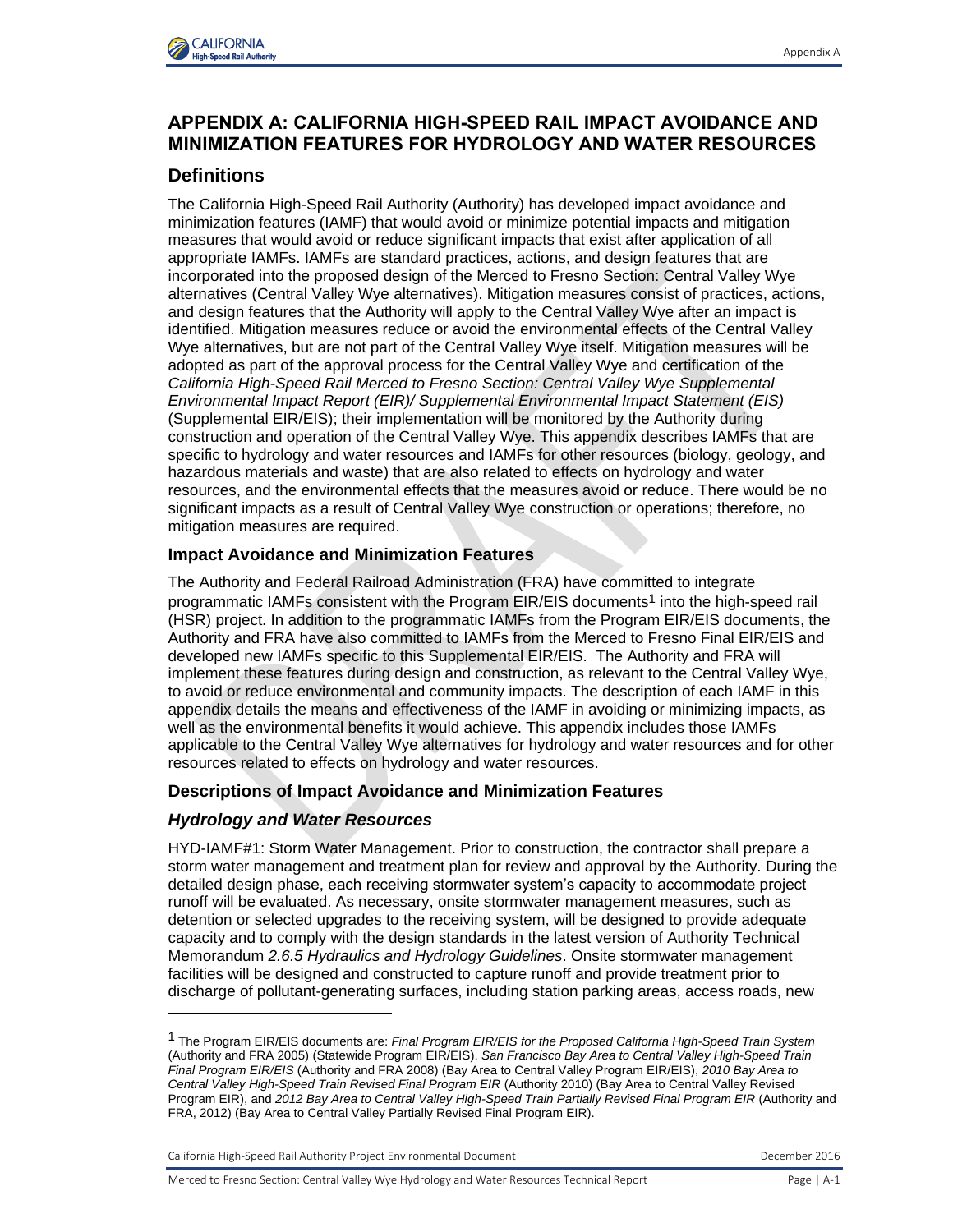

road over- and underpasses, reconstructed interchanges, and new or relocated roads and highways. Low-impact development techniques will be used to detain runoff onsite and to reduce offsite runoff such as constructed wetland systems, biofiltration and bioretention systems, wet ponds, organic mulch layers, planting soil beds, and vegetated systems (biofilters), such as vegetated swales and grass filter strips, will be used where appropriate.

This IAMF will minimize the potential of the Central Valley Wye to result in unmanaged stormwater runoff. These measures will avoid water running off the site that carries sediment or creates erosion from water flow.

HYD-IAMF#2: Flood Protection. Prior to construction, the contractor shall prepare a flood protection plan for Authority review and approval. The project will be designed to both remain operational during flood events and to minimize increases in 100-year or 200-year flood elevations, as applicable to locale. Design standards will include the following:

- Establish track elevation to prevent saturation and infiltration of stormwater into the subballast.
- Minimize development within the floodplain, to such an extent that water surface elevation in the floodplain would not increase by more than 1 foot, or as required by state or local agencies, during the 100-year or 200-year flood flow [as applicable to locale]. Avoid placement of facilities in the floodplain or raise the ground with fill above the base-flood elevation.
- Design the floodplain crossings to maintain a 100-year floodwater surface elevation of no greater than 1 foot above current levels, or as required by state or local agencies, and project features within the floodway itself will not increase existing 100-year floodwater surface elevations in Federal Emergency Management Agency-designated floodways, or as otherwise agreed upon with the county floodplains manager.

The following design standards would minimize the effects of pier placement on floodplains and floodways:

- Design site crossings to be as nearly perpendicular to the channel as feasible to minimize bridge length.
- Orient piers to be parallel to the expected high-water flow direction to minimize flow disturbance.
- Elevate bridge crossings at least 3 feet above the high-water surface elevation to provide adequate clearance for floating debris, or as required by local agencies.
- Conduct engineering analyses of channel scour depths at each crossing to evaluate the depth for burying the bridge piers and abutments. Implement scour-control measures to reduce erosion potential.
- Use quarry stone, cobblestone, or their equivalent for erosion control along rivers and streams, complemented with native riparian plantings or other natural stabilization alternatives that would restore and maintain a natural riparian corridor.
- Place bedding materials under the stone protection at locations where the underlying soils require stabilization as a result of stream-flow velocity.

This IAMF provides specific requirements avoid increasing flood depths and erosive power. This IAMF includes flood protection measures during maintenance activities, such as conducting inwater work during the dry season when channel flows are low or absent. This will effectively minimize the potential for flood damage to the Central Valley Wye and the potential for the Central Valley Wye to increase flood hazards in the surrounding area.

HYD-IAMF#3: Prepare and Implement a Construction Stormwater Pollution Prevention Plan. Prior to Construction (any ground disturbing activities) the contractor shall comply with the State Water Resources Control Board (SWRCB) Construction General Permit requiring preparation and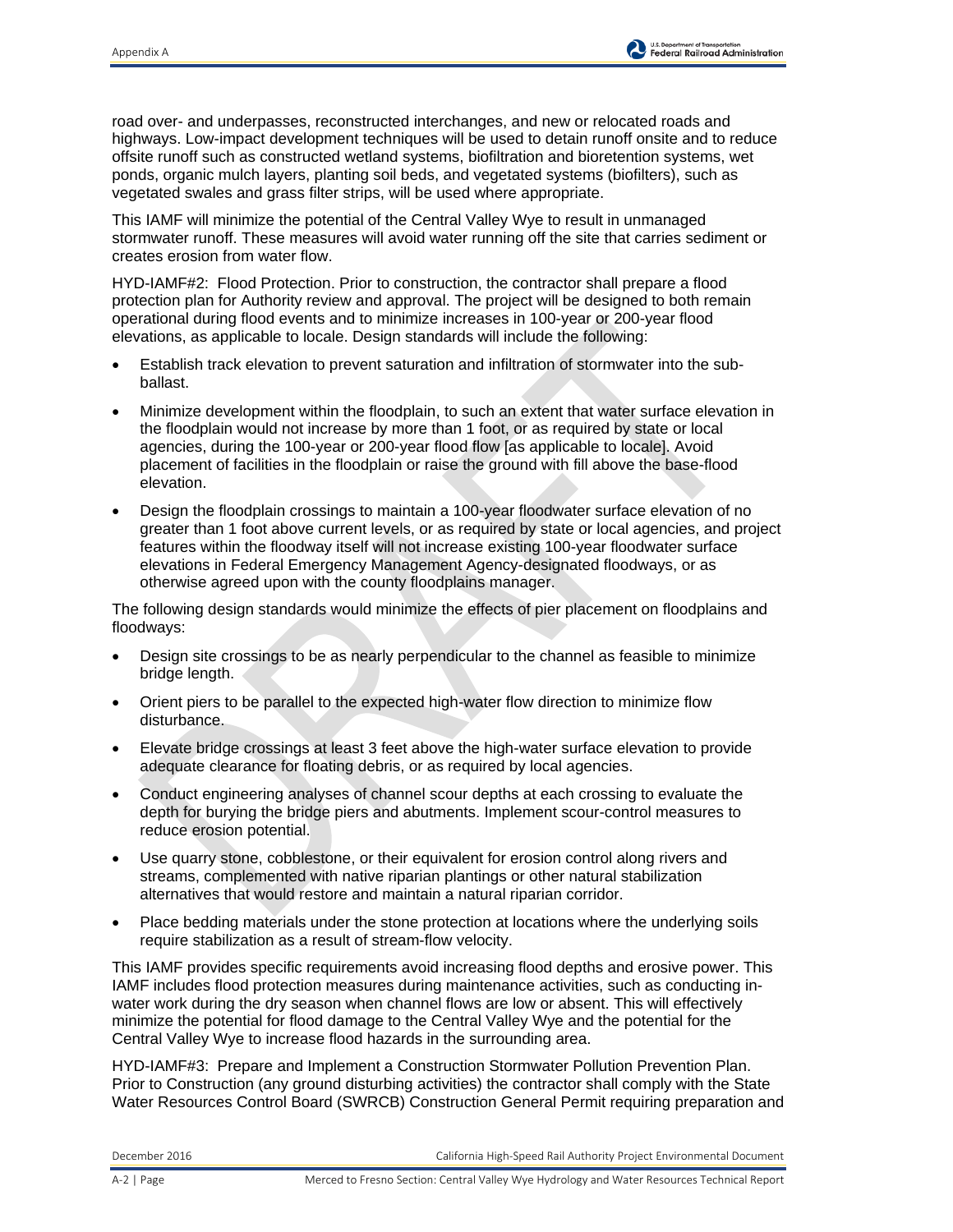

implementation of a SWPPP. The Construction SWPPP will propose BMPs to minimize potential short-term increases in sediment transport caused by construction, including erosion control requirements, stormwater management, and channel dewatering for affected stream crossings. These BMPs will include measures to incorporate permeable surfaces into facility design plans where feasible, and how treated stormwater will be retained or detained onsite. Other BMPs shall include strategies to manage the amount and quality of overall stormwater runoff. The Construction SWPPP will include measures to address, but are not limited to, the following:

- Hydromodification management to verify maintenance of pre-project hydrology by emphasizing onsite retention of stormwater runoff using measures such as flow dispersion, infiltration, and evaporation (supplemented by detention where required). Additional flow control measures will be implemented where local regulations or drainage requirements dictate.
- Implementing practices to minimize the contact of construction materials, equipment, and maintenance supplies with stormwater.
- Limiting fueling and other activities using hazardous materials to areas distant from surface water, providing drip pans under equipment, and daily checks for vehicle condition.
- Implementing practices to reduce erosion of exposed soil, including soil stabilization, regular watering for dust control, perimeter siltation fences, and sediment catchment basins.
- Implementing practices to maintain current water quality, including: siltation fencing, wattle barriers, stabilized construction entrances, grass buffer strips, ponding areas, organic mulch layers, inlet protection, storage tanks and sediment traps to arrest and settle sediment.
- Where feasible, avoiding areas that may have substantial erosion risk, including areas with erosive soils and steep slopes.
- Using diversion ditches to intercept offsite surface runoff.
- Where feasible, limiting construction to dry periods when flows in water bodies are low or absent.
- Implementing practices to capture and provide proper offsite disposal of concrete wash water, including isolation of runoff from fresh concrete during curing to prevent it from reaching the local drainage system, and possible treatments (e.g., dry ice).
- Developing and implementing a spill prevention and emergency response plan to handle potential fuel and/or hazardous material spills.

Implementation of a SWPPP is the responsibility of the construction contractor's Qualified SWPPP Practitioner or designee. As part of that responsibility, the effectiveness of construction BMPs must be monitored before and after storm events. Records of these inspections and monitoring results are submitted to the local regional water quality control board (SWRCB/Regional Water Quality Control Board (RWQCB)) as part of the annual report required by the Statewide Construction General Permit. The reports are available to the public online. The SWRCB and RWQCB have the opportunity to review these documents.

This standard requirement will minimize the potential for erosion and the related release of sediments from the construction site. This will avoid water running off the site carrying sediment or creating erosion from water flow.

HYD-IAMF#4: Prepare and Implement an Industrial Stormwater Pollution Prevention Plan. Prior to construction of any facility classified as an industrial facility, the contractor shall comply with existing water quality regulations. The stormwater general permit requires preparation of a SWPPP and a monitoring plan for industrial facilities that discharge stormwater from the site, including vehicle maintenance facilities associated with transportation operations. The permit includes performance standards for pollution control.

California High-Speed Rail Authority Project Environmental Document **December 2016** December 2016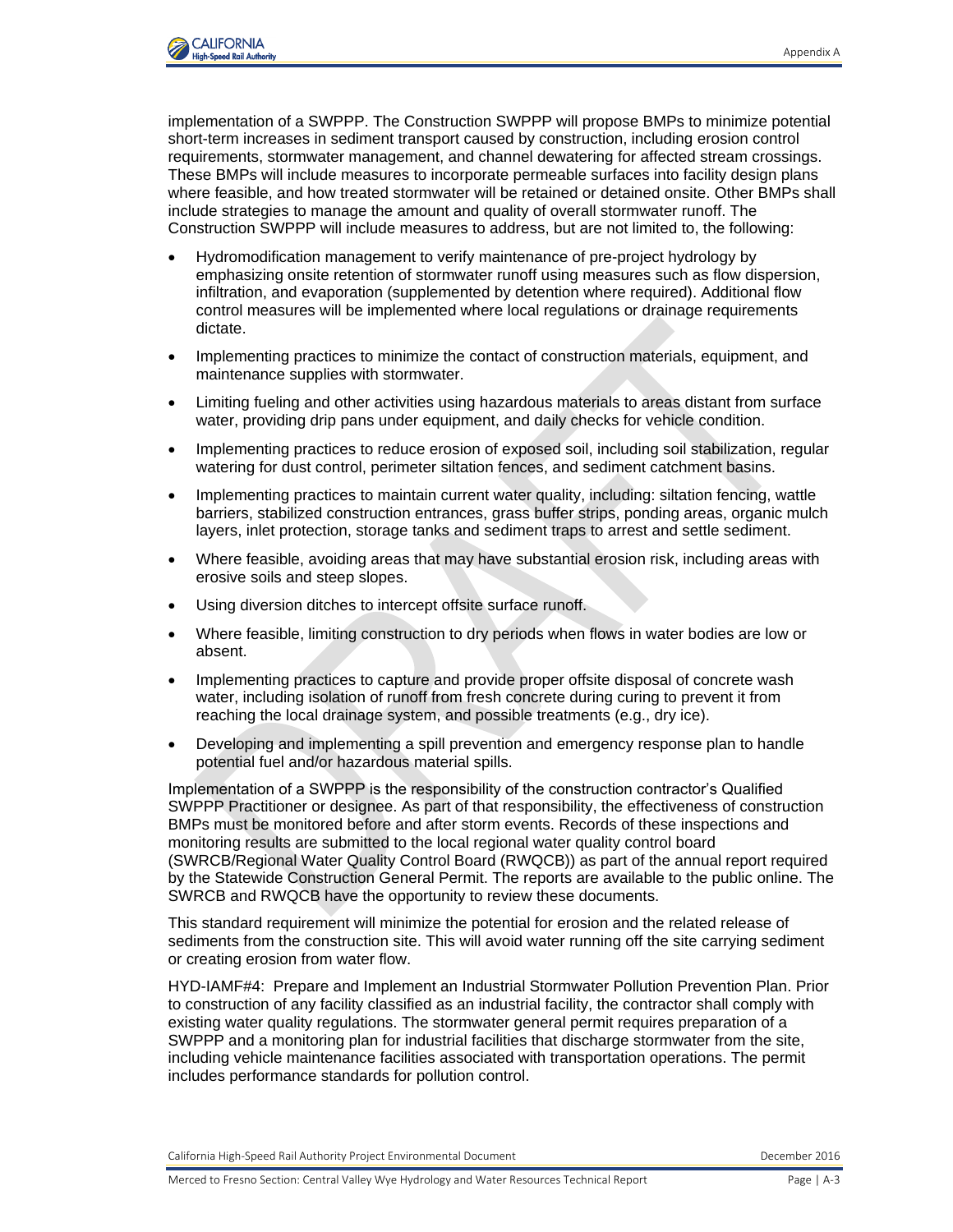

This standard requirement will minimize the potential for erosion and the related release of sediments from maintenance facilities associated with transportation operations that discharge stormwater. This will avoid water running off the site carrying sediment or creating erosion from water flow.

#### **Biological Resources**

BIO-IAMF#18: Construction Utility Requirements and Waste Disposal. During construction (any ground disturbing activities), the contractors may temporarily store excavated materials produced by construction activities in areas at or near the construction site within the Environmental Footprint. Wherever possible, they will return excavated soil to its original location to be used as backfill. Any excavated waste materials unsuitable for treatment and reuse will be disposed of by hauling it offsite to a permitted location in conformance with applicable state and federal laws. The Contractor shall provide the Authority with documentation that waste has been properly disposed.

Returning excavated soil improves the chances of native plant species re-establishing themselves on portions of the Central Valley Wye. This feature also minimizes construction waste and make certain there will be no construction waste left on site to attract animals and put them at risk of harm.

BIO-IAMF#20: Dewatering and Water Diversion. Prior to construction activities (any grounddisturbing activities) within open or flowing water, the contractor shall prepare a dewatering plan, which will be prepared by the contractor for review and approval by the resource agencies (e.g., National Marine Fisheries Services, U.S. Fish and Wildlife Service, U.S. Army Corps of Engineers, SWRCB, and California Department of Fish and Wildlife), prior to any work in that area. The plan will incorporate appropriate construction measures that minimize turbidity and siltation as determined through review and approval by the designated resource agencies. The Project Biologist and/or Biological Monitor will provide regular monitoring of dewatering and diversion sites and water quality data will be collected (if applicable). Prior to dewatering or water diversion, pre-activity surveys would establish the presence or absence of special status wildlife species within the affected waterbody. If special status species were detected during pre-activity surveys, an agency approved biologist would relocate the species to an approved location offsite.

The feature will reduce the potential for work to disrupt water flows in a manner that would be detrimental to special status species. Stopping flows necessary to fish movement and reproduction, and allowing sediment from construction to enter the water are two examples of detrimental outcomes that will be avoided by this feature.

## **Geology and Soils**

GEO-IAMF#1: Geologic Resources. Prior to Construction the Contractor shall prepare a Construction Management Plan (CMP) addressing how the Contractor will address geologic constraints and minimize or avoid impacts to geologic resources during construction. The plan will be submitted to the Authority for review and approval. At a minimum, the plan will address the following geotechnical constraints/resources:

a. Groundwater Withdrawal. Controlling the amount of groundwater withdrawal from the project, by re-inject groundwater at specific locations if necessary, or use alternate foundation designs to offset the potential for settlement. This control is important for locations with retained cuts in areas where high groundwater exists, and where existing buildings are located near the depressed track section.

Ground settlement resulting from groundwater pumping is a problem in portions of the San Joaquin Valley. This feature makes certain that HSR infrastructure will be designed to accommodate settlement and that the Central Valley Wye itself will not contribute to additional settlement.

b. Unstable Soils. Employing various methods to mitigate for the risk of ground failure from unstable soils. If soft or loose soils are encountered at shallow depths, they can be excavated

December 2016 California High-Speed Rail Authority Project Environmental Document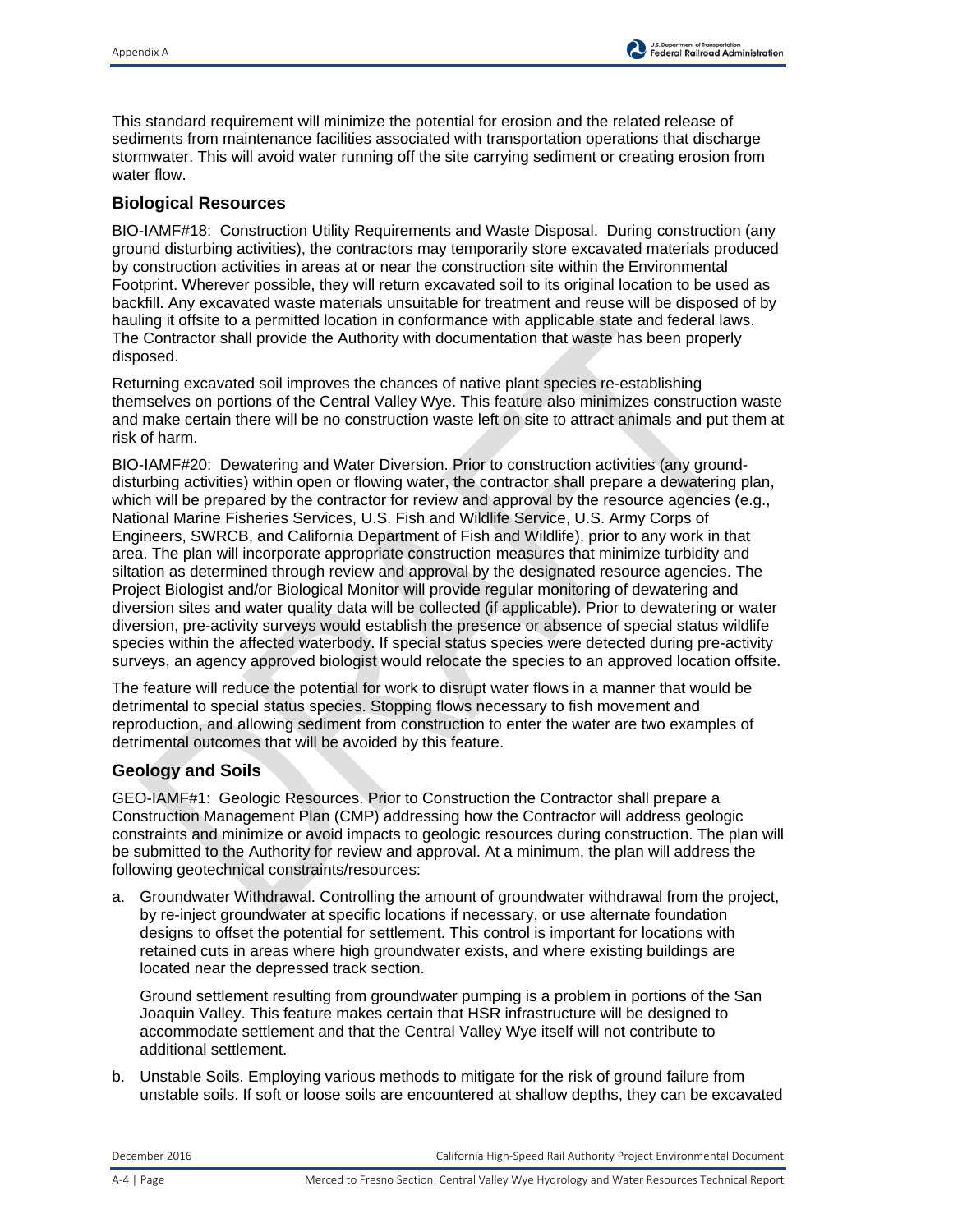

and replaced with competent soils. To limit the excavation depth, replacement materials can also be strengthened using geosynthetics. Where unsuitable soils are deeper, ground improvement methods, such as stone columns, cement deep-soil-mixing (CDSM), or jetgrouting, can be used. Alternatively, if sufficient construction time is available, preloading—in combination with prefabricated vertical drains (wicks) and staged construction—can be used to gradually improve the strength of the soil without causing bearing-capacity failures.

This feature will address the risk of ground failure from settlement in the Central Valley Wye's engineering design. The design will include remediation for settlement-prone soils during construction. These activities will avoid the risk of settlement resulting from settlement-prone soils.

d. Water and Wind Erosion. The Contractor will implement erosion control methods as appropriate from the various erosion control methods documented in the Construction Storm Water Pollution Prevention Plan (SWPPP) (See HYD-IAMF#3), the Caltrans Construction Manuals, and the construction technical memorandum (see GEO-IAMF#6), and in coordination with other erosion, sediment, stormwater management and fugitive dust control efforts. Water and wind erosion control methods may include, but are not limited to, use of revegetation, stabilizers, mulches, and biodegradable geotextiles.

Construction can contribute to air and water pollution if water and wind erosion occurs during construction. This measure will reduce the potential for erosion to occur by implementing specific actions to protect exposed soil, thereby reducing the potential for the Central Valley Wye to contribute to air (dust) and water (sediment) pollution. This IAMF will complement the required SWPPP.

GEO-IAMF#6: Geology and Soils. Prior to construction, the contractor shall document through issuance of a technical memorandum how the following guidelines and standards have been incorporated into facility design and construction:

- 2010 American Association of State Highway and Transportation Officials (AASHTO) Load and Resistance Factor Bridge Design Specifications and the 2009 AASHTO Guide Specifications for Load and Resistance Factor Seismic Bridge Design, or their most recent versions. These documents provide guidance for characterization of soils, as well as methods to be used in the design of bridge foundations and structures, retaining walls, and buried structures. These design specifications will provide minimum specifications for evaluating the seismic response of the soil and structures.
- Federal Highway Administration (FHWA) Circulars and Reference Manuals: These documents provide detailed guidance on the characterization of geotechnical conditions at sites, methods for performing foundation design, and recommendations on foundation construction. These guidance documents include methods for designing retaining walls used for retained cuts and retained fills, foundations for elevated structures, and at-grade segments. Some of the documents include guidance on methods of mitigating geologic hazards that are encountered during design.
- American Railway Engineering and Maintenance-of-Way Association (AREMA) Manual: These guidelines deal with rail systems. Although they cover many of the same general topics as AASHTO, they are more focused on best practices for rail systems. The manual includes principles, data, specifications, plans, and economics pertaining to the engineering, design, and construction of railways.
- California Building Code: The code is based on 2009 International Building Code (IBC). This code contains general building design and construction requirements relating to fire and life safety, structural safety, and access compliance.
- IBC and American Society of Civil Engineers (ASCE)-7: These codes and standards provide minimum design loads for buildings and other structures. They would be used for the design of the maintenance facilities and stations. Sections in IBC and ASCE-7 provide minimum

California High-Speed Rail Authority Project Environmental Document **December 2016** December 2016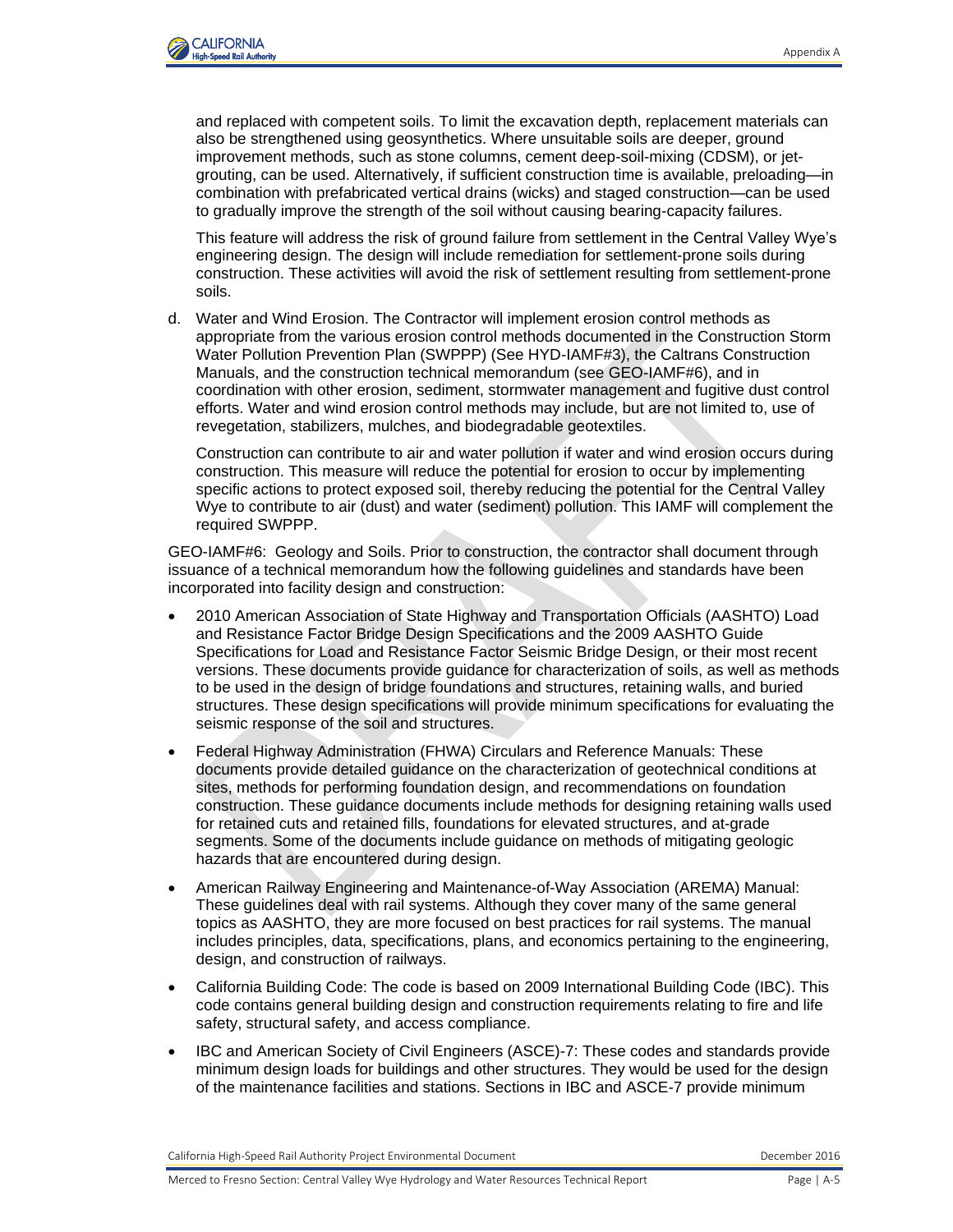requirements for geotechnical investigations, levels of earthquake ground shaking, minimum standards for structural design, and inspection and testing requirements.

- Caltrans Design Standards: Caltrans has specific minimum design and construction standards for all aspects of transportation system design, ranging from geotechnical explorations to construction practices. These amendments provide specific guidance for the design of deep foundations that are used to support elevated structures, for design of mechanically stabilized earth (MSE) walls used for retained fills, and for design of various types of cantilever (e.g., soldier pile, secant pile, and tangent pile) and tie-back walls used for retained cuts.
- Caltrans Construction Manuals: Caltrans has a number of manuals including Field Guide to Construction Dewatering, Caltrans Construction Site BMPs Manual and Construction Site BMP Field Manual and Troubleshooting Guide. These provide guidance and best management practices for dewatering options and management, erosion control and soil stabilization, non-storm water management, and waste management at construction sites.
- American Society for Testing and Materials (ASTM): ASTM has developed standards and guidelines for all types of material testing- from soil compaction testing to concrete-strength testing. The ASTM standards also include minimum performance requirements for materials.

This feature identifies many of the design standards that apply to the Central Valley Wye. These require construction to meet specific performance standards based on site conditions. The Central Valley Wye alternatives will be designed to be resistant to geologic hazards, including seismic damage and unstable soils.

## **Hazardous Materials and Waste**

HMW- IAMF#1: Transport of Materials. During Construction the Contractor will comply with applicable state and federal regulations, such as the Resource Conservation and Recovery Act (RCRA), Comprehensive Environmental Response, Compensation, and Liability Act (CERCLA), the Hazardous Materials Release Response Plans and Inventory Law, and the Hazardous Waste Control Act. Prior to Construction the Contractor will provide the Authority with a hazardous materials and waste plan describing responsible parties and procedures for hazardous waste and hazardous materials transport.

These regulations specifically control the transport, use, and storage of hazardous materials. Compliance with these regulatory requirements will minimize the potential for an accidental release of hazardous materials during transport and during construction.

HMW-IAMF#3: Environmental Management System. To the extent feasible, the Authority is committed to identifying, avoiding, and minimizing hazardous substances in the material selection process for construction, operation, and maintenance of the HSR System. The Authority will use an Environmental Management System to describe the process that will be used to evaluate the full inventory of hazardous materials as defined by federal and state law employed on an annual basis and will replace hazardous substances with nonhazardous materials. The contractor shall implement the material substitution recommendation contained in the annual inventory.

These standards and material specifications would aid in promoting safety for passengers and employees by limiting their exposure to hazardous materials. In addition, because this feature reduces the potential for using hazardous materials during construction, operation, and maintenance, this feature will also reduce the potential for inadvertent releases of hazardous materials into the environment.

HMW-IAMF#4: Spill Prevention**.** Prior to Construction (any ground disturbing activities) the contractor shall prepare a Construction Management Plan addressing spill prevention. A Spill Prevention, Control, and Countermeasure (SPCC) plan or, for smaller quantities (if total aboveground oil storage capacity is less than 1,320 gallons in storage containers greater than or equal to 55-gallons), a spill prevention and response plan that prescribes BMPs to follow to

December 2016 California High-Speed Rail Authority Project Environmental Document